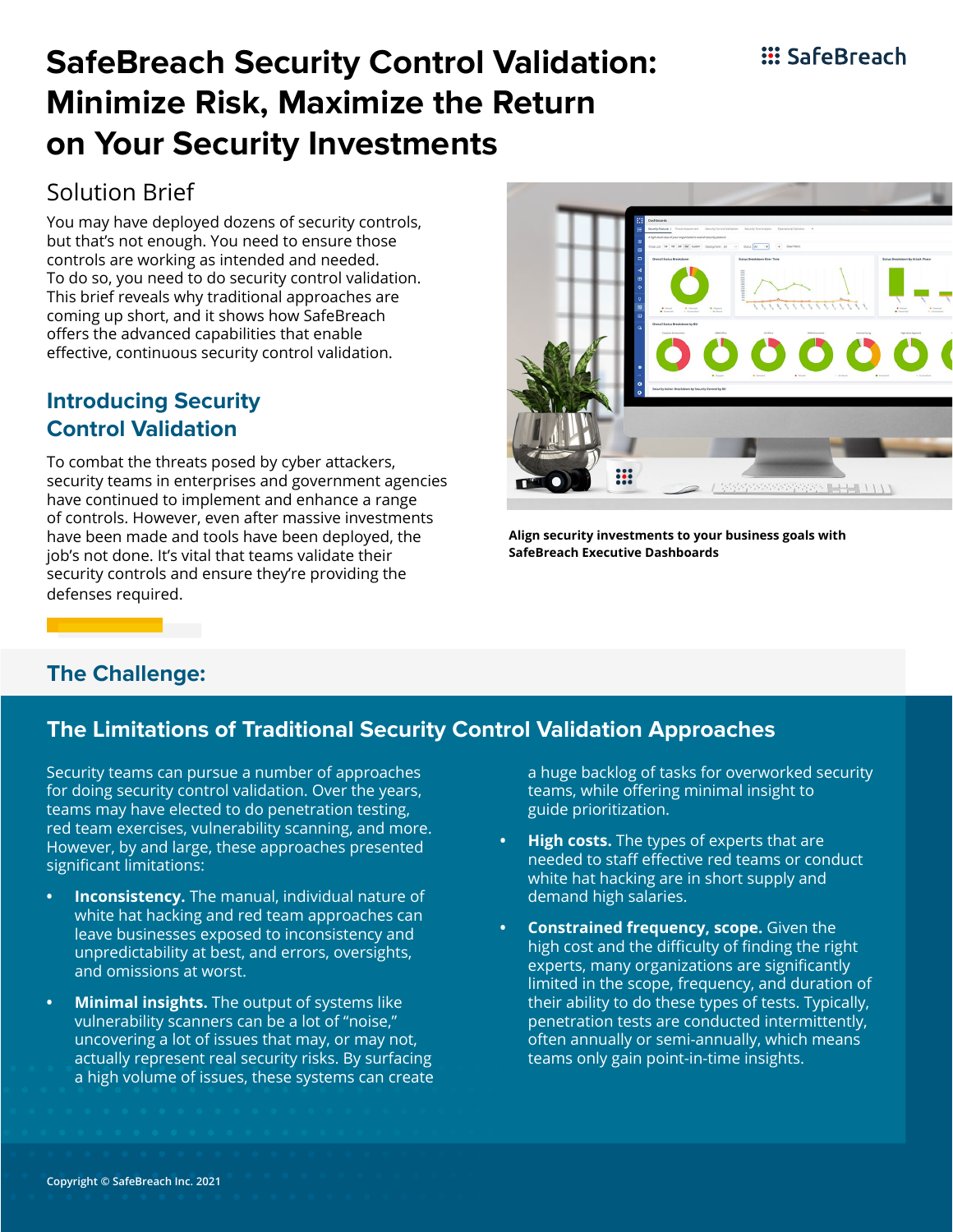#### **Introducing Security Control Validation From SafeBreach**

Today, SafeBreach offers advanced breach and attack simulation capabilities that give teams an efficient, programmatic way to validate security controls. As a result, the platform enables you to address your organization's control validation objectives, while overcoming the limitations of manual, labor-intensive activities like penetration testing and red teaming. Further, unlike other breach and attack simulation platforms, SafeBreach enables teams to run continuous attacks automatically, without the need to hire dedicated teams to manage the platform.

The SafeBreach platform safely executes real attacks in production environments to prove where security can withstand such attacks—and where it needs to be improved. The platform automates testing of an organization's security architecture, using advanced, patented technology that can execute attacks safely and continuously.

### **Complete Coverage of the Security Ecosystem**

With SafeBreach, you can assess the security of your entire security ecosystem, including the people, processes, and technologies in place. In addition, you can validate specific controls across all these areas:

- **• Data loss prevention (DLP).** Make certain your DLP controls are correctly configured, so that data cannot be exfiltrated. Get the insights you need to maximize the performance of your DLP solution.
- **• Email controls.** Ensure your email controls are configured correctly, so they identify all indicators of compromise (IOCs) that are known to signal the infiltration of an organization.
- **• Endpoint controls.** Be certain that endpoint controls—including anti-virus, anti-malware, endpoint detection and response (EDR), and extended detection and response (XDR)—are configured correctly to prevent or detect malicious activity on your endpoints.
- **• Network controls.** Make sure your network controls are configured optimally to guard against malicious activity. Do extensive validation of firewalls, next-gen firewalls, segmentation, intrusion prevention and detection systems, network behavior and traffic analysis, and more.
- **• SIEM controls.** Correlate attack results to distinguish between the controls that detected or prevented attacks and those that failed. Map relevant events and rules for each attack to the appropriate compensating controls.
- **• Web controls.** Determine whether your web gateways, proxies, and URL filtering controls are configured correctly to prevent or detect malicious activity.
- **• Cloud & container controls.** Ensure your move to the cloud has control and data plane security controls that are configured correctly to maximize your cloud strategy.

**After each validation, the SafeBreach solution generates a detailed remediation plan that helps you maximize the efficacy of your controls.** 

# **Security Control Validation**



#### **Execute Attacks Safely**



**Visualize Your Security Posture With Data-Driven Results**



**Remediate Holistically to Defend Your Enterprise**